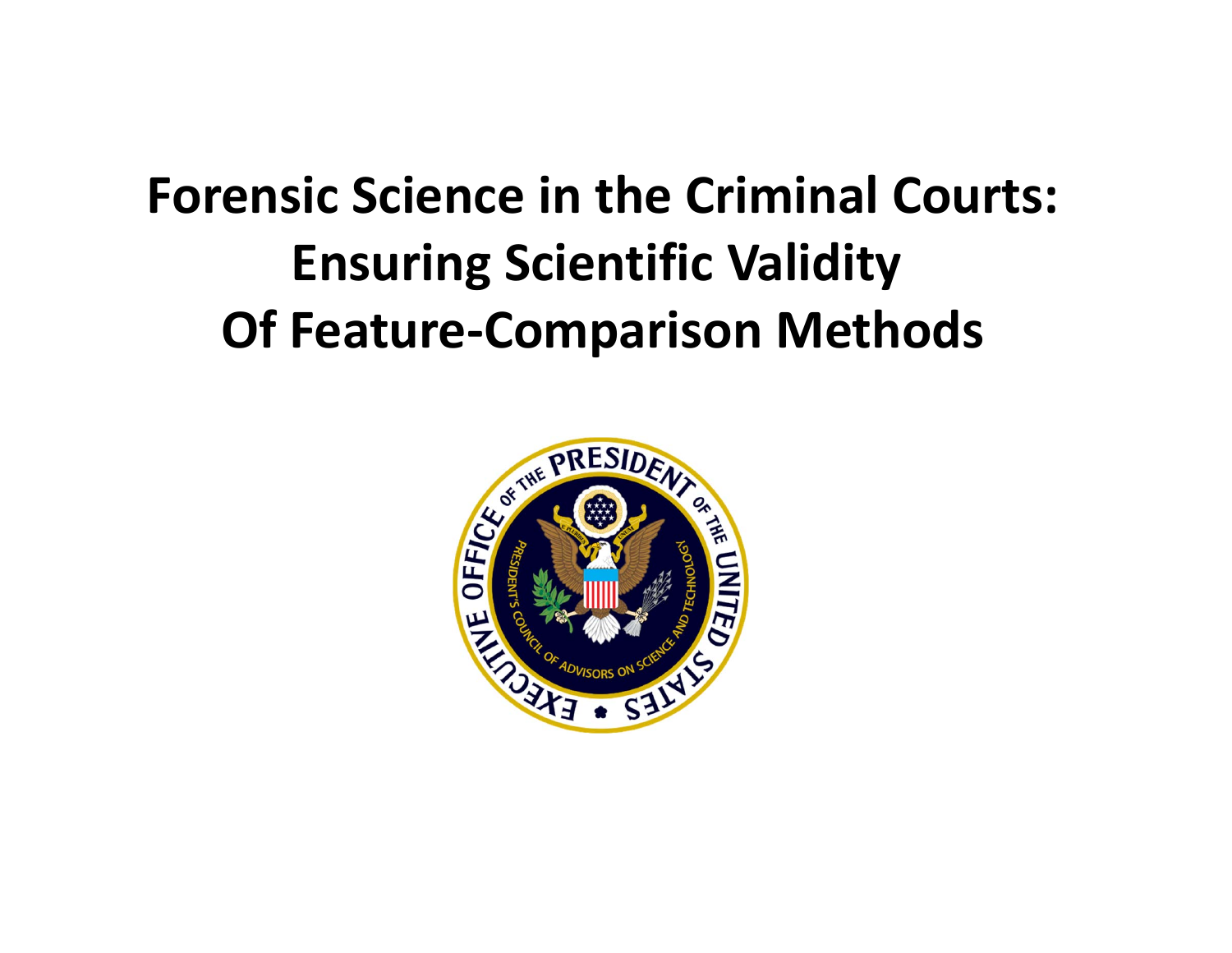#### **PCAST Report**

**Started Sept 2015; approved Sept 1, 2016; released Sept 20, 2016; 125 drafts**

**173 pages, 399 footnotes, 2100 scientific papers, 70 lengthy public comments,**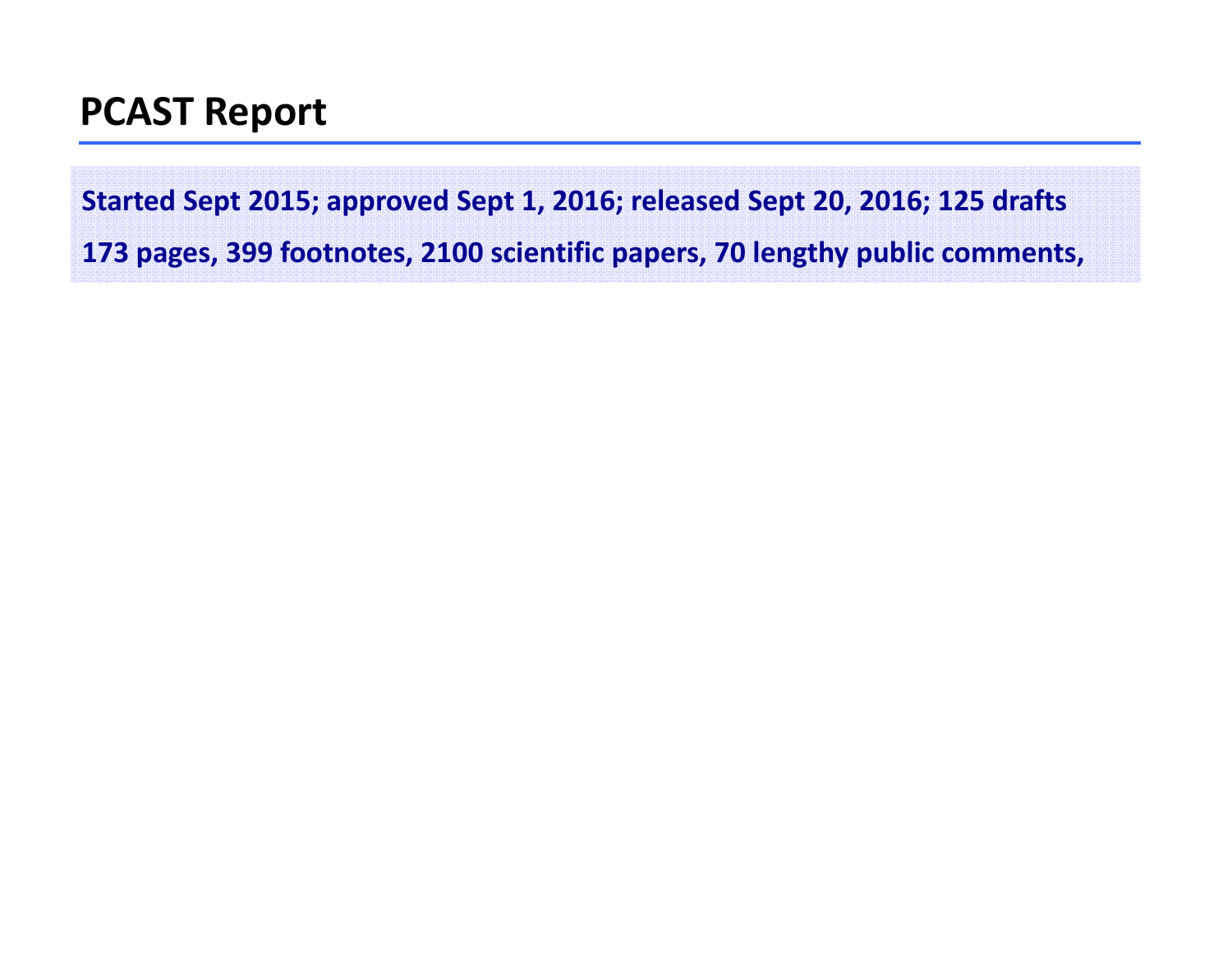#### **PCAST Report**

**Started Sept 2015; approved Sept 1, 2016; released Sept 20, 2016; 125 drafts**

**173 pages, 399 footnotes, 2100 scientific papers, 70 lengthy public comments,**

*Thank you: Tania Simoncelli Kristen Zarrelli Diana Pankevich*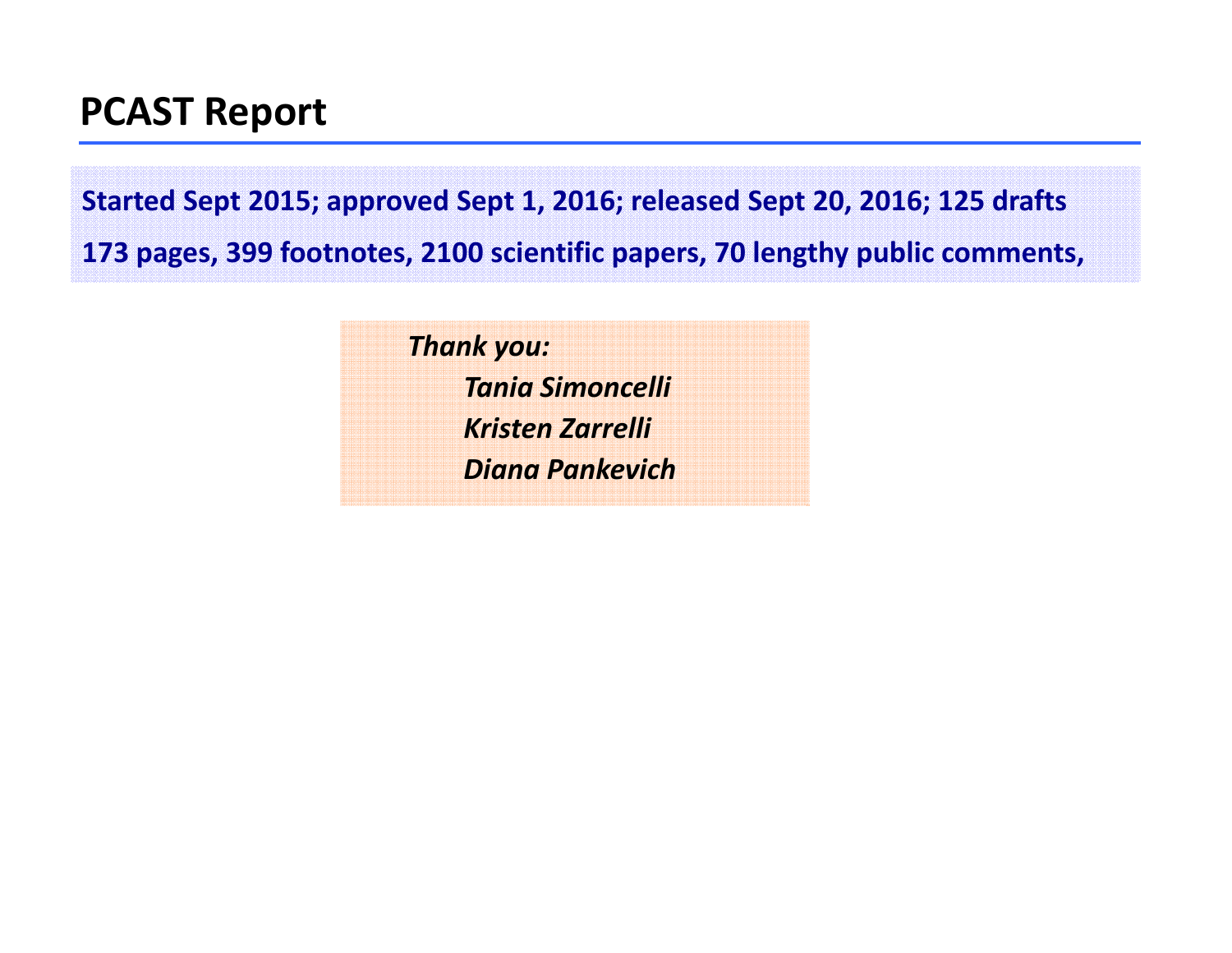### **PCAST Report**

**Started Sept 2015; approved Sept 1 2016; released Sept 20, 2016**

**173 pages, 399 footnotes, 2100 scientific papers, 70 lengthy public comments**

**Tweet version:**

**"For a forensic feature‐comparison method to be foundationally valid, there needs to be actual empirical evidence of its reliability and estimates of its accuracy"**

**"For a number of current methods, there is little or no actual empirical evidence of reliability or accuracy"**

**"Some in the forensic‐science and law‐enforcement community see no need for empirical evidence"**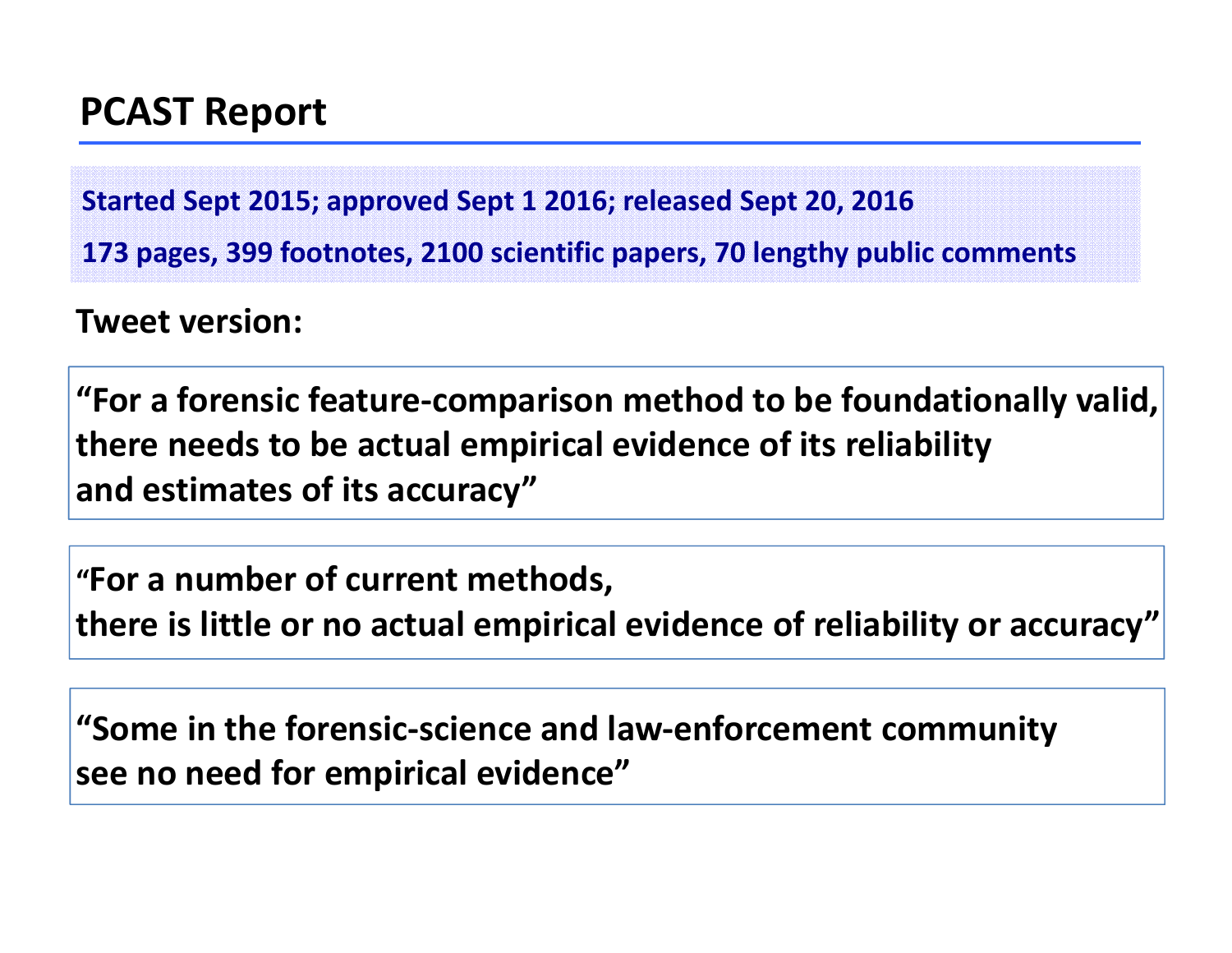#### **PCAST Recommendations**

- **1. NIST should perform ongoing evaluations** of validity and reliability of forensic science methods.
- **2. NIST should help move methods from subjective to objective** (fingerprints, firearms, complex DNA).
- **3. NIST should improve OSAC standards‐development process** (forensic working groups) by adding <sup>a</sup> committee of independent scientists and statisticians.
- **4. OSTP should lead development of <sup>a</sup> national research strategy**.
- **5. FBI should undertake various scientific studies and receive increased funding**.
- **6. Attorney General should ensure that DOJ uses scientifically valid evidence**.
- **7. DOJ should withdraw and reissue its guidelines on testimony** (which forbid examiners from providing empirical evidence about accuracy).
- **8. Judges should "take account" of the scientific criteria for scientific validity**.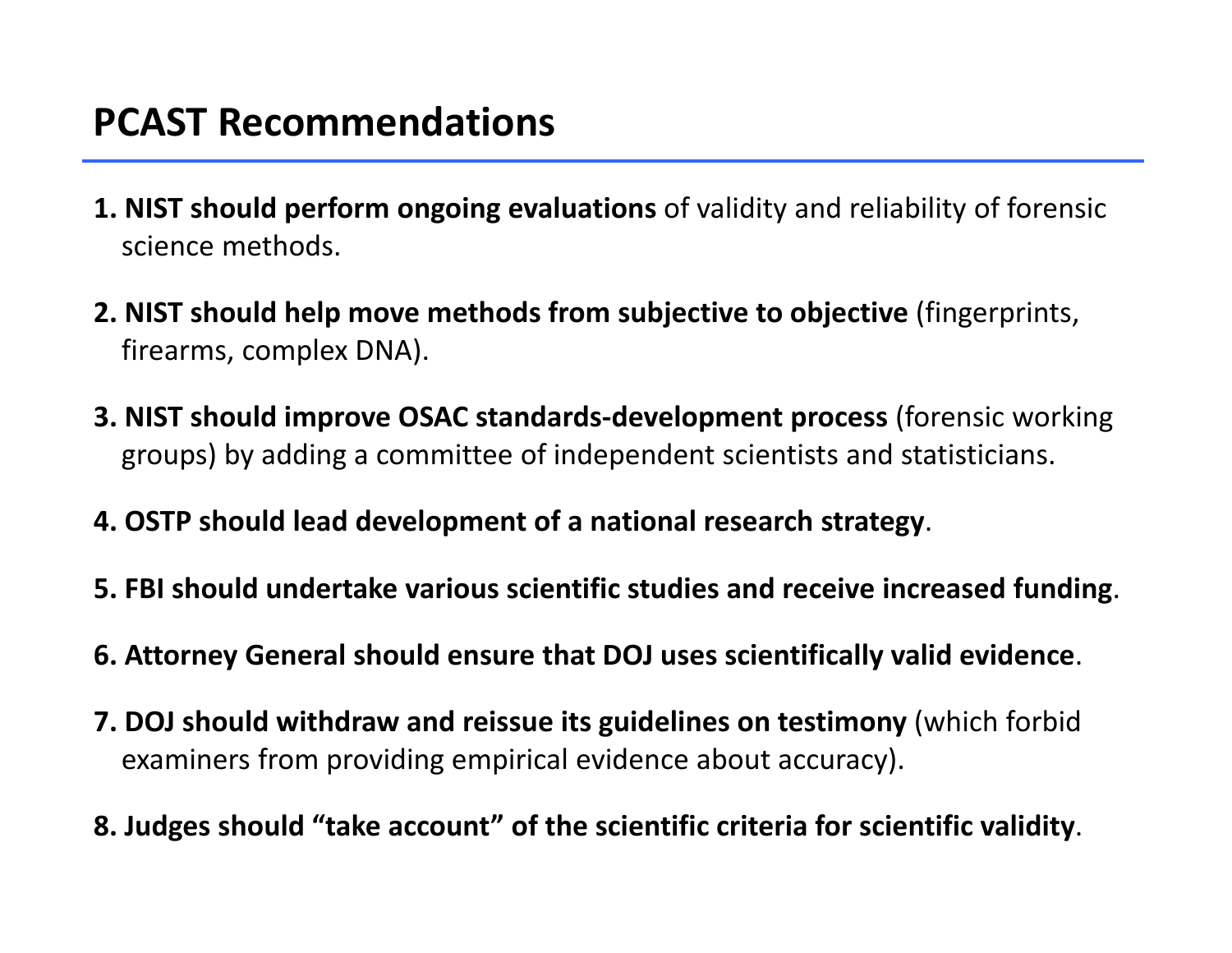#### **PCAST Scientific Findings**

- **1. Scientific validity**
- **2. DNA analysis of single‐source and simple‐mixture samples**
- **3. DNA analysis of complex‐mixture samples**
- **4. Bitemarks**
- **5. Latent fingerprints**
- **6. Firearms identification**
- **7. Footwear analysis**
- **8. Hair analysis**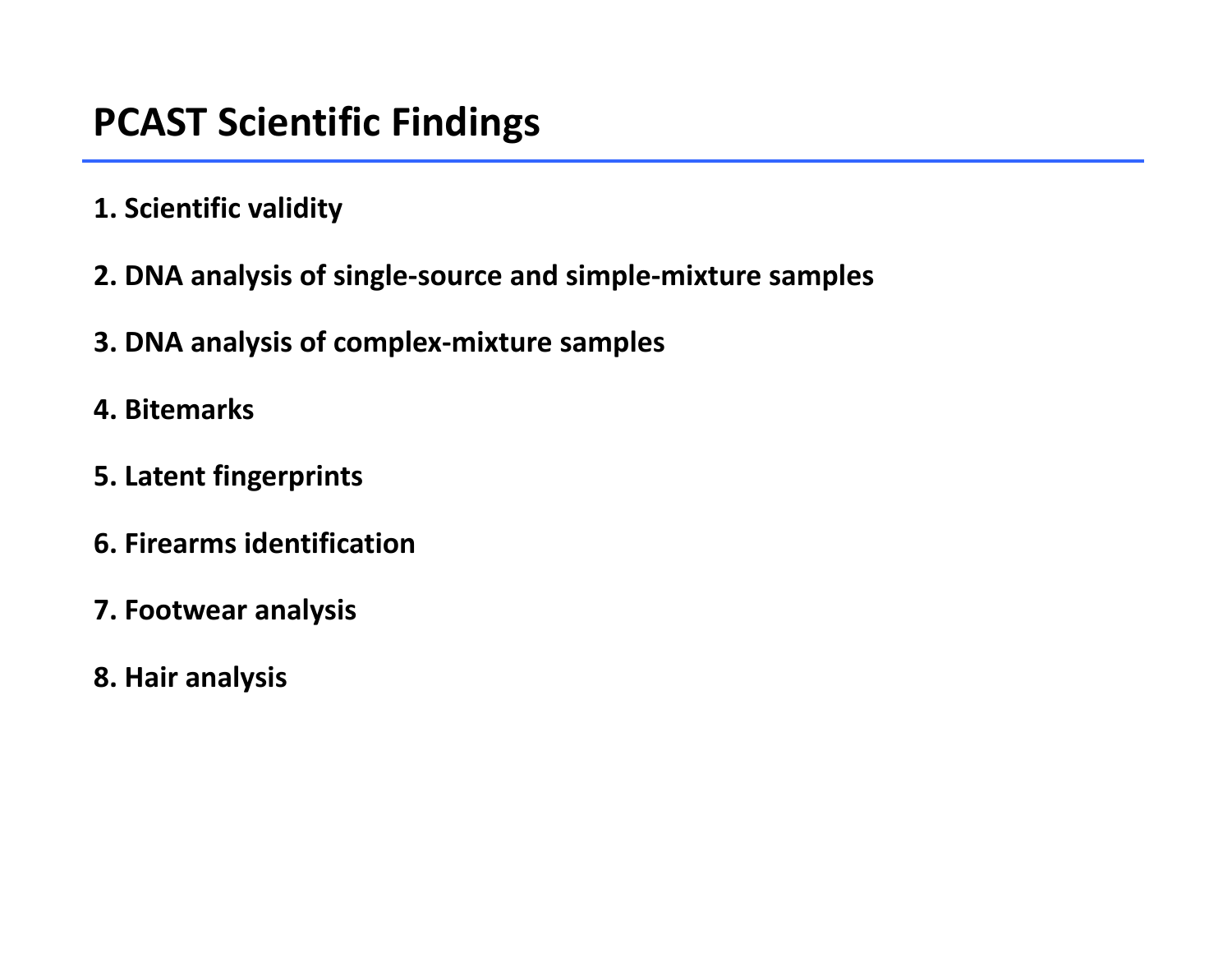

*Adopting any of [PCAST's] recommendations would have a devastating effect on the ability of law enforcement, prosecutors and the defense bar, to fully investigate their cases, exclude innocent suspects, implicate the guilty, and achieve true justice at trial.*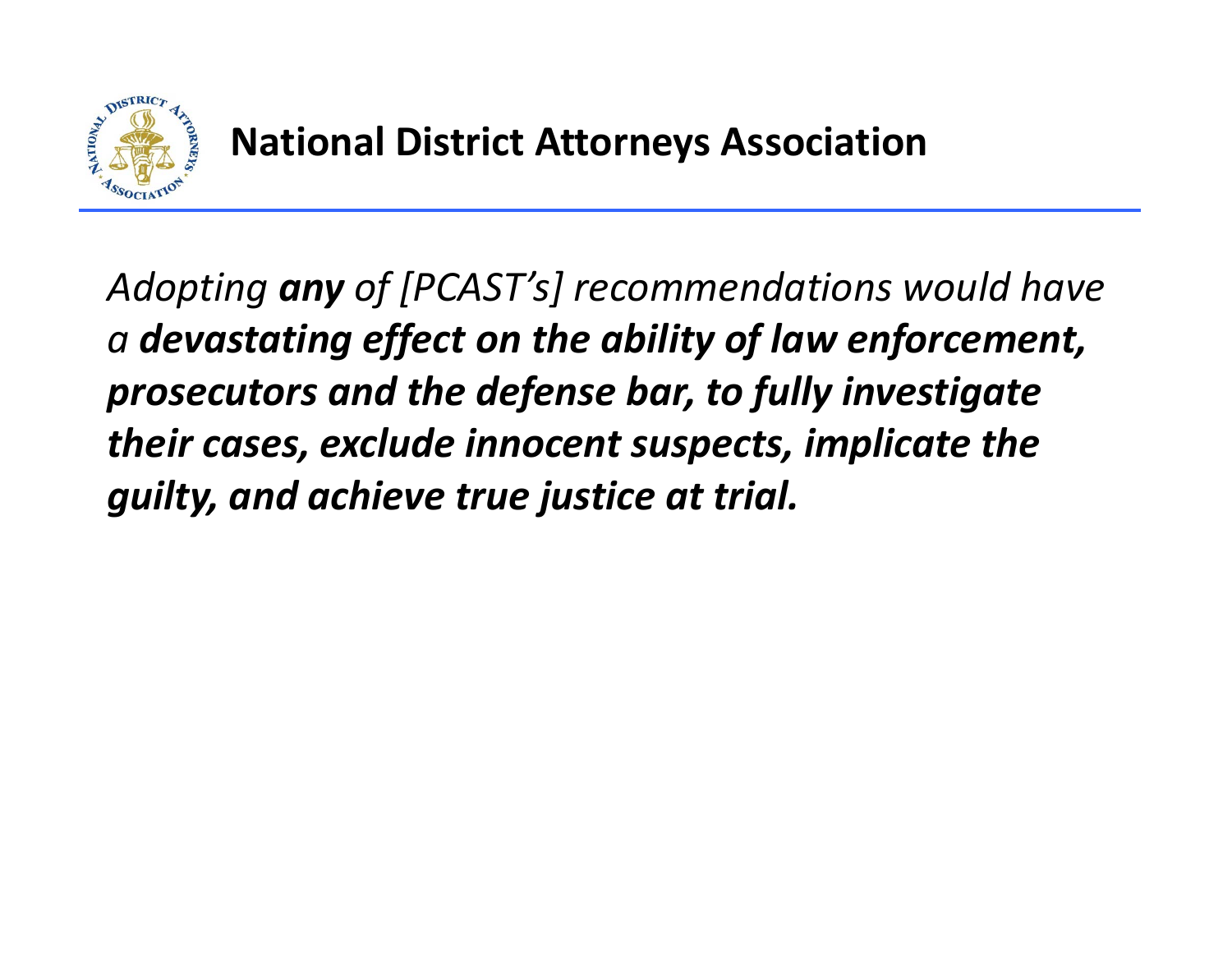

## **Department of Justice**

*"The report does not mention numerous published research studies which seem to meet PCAST's criteria for appropriately designed studies providing support for foundational validity."*